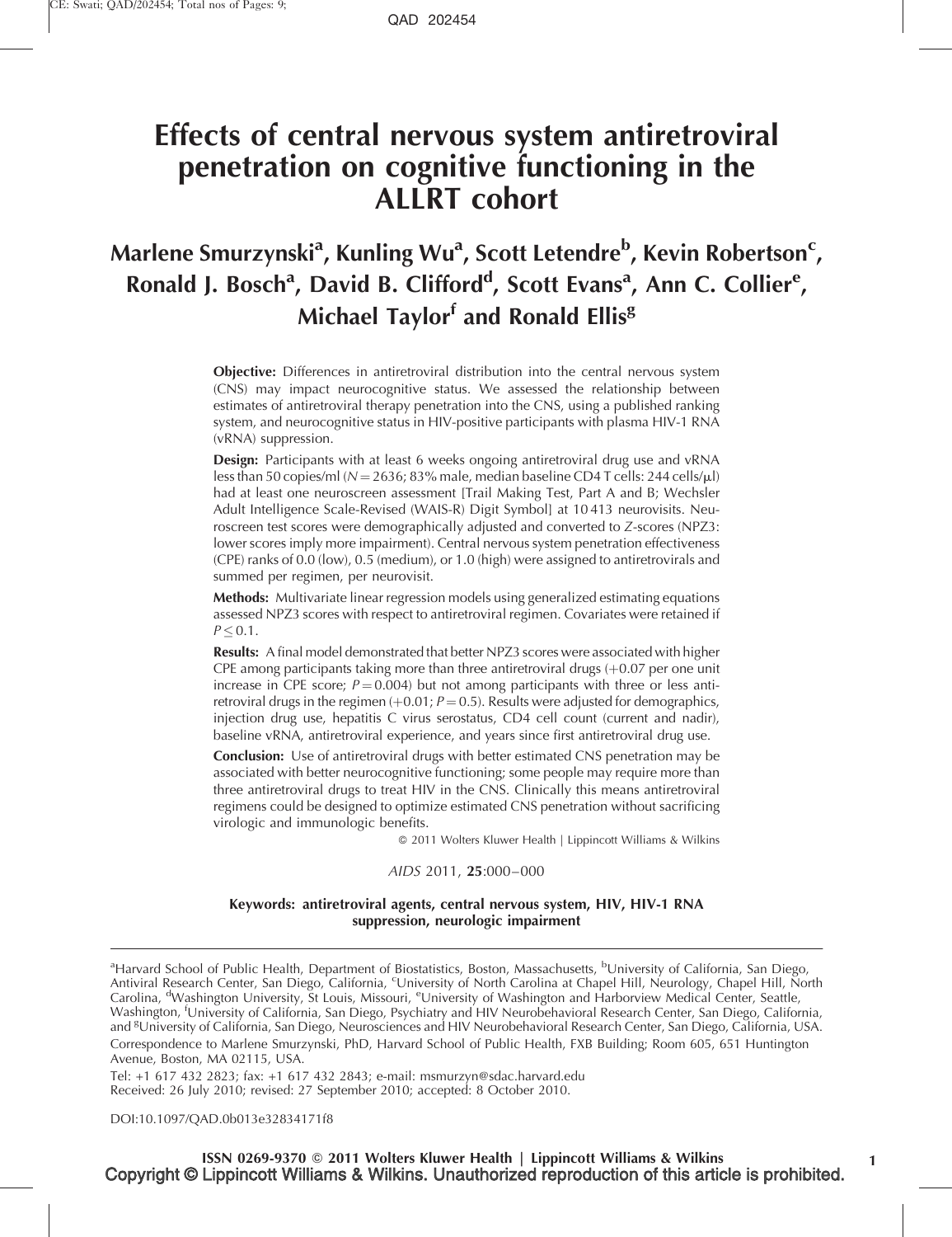# Introduction

HIVenters the central nervous system (CNS) within days of initial infection and is present within the CNS throughout the course of disease, frequently leading to HIV-associated neurocognitive disorders (HAND) [\[1\]](#page-7-0). Treatment with antiretroviral drugs can result in significant neurocognitive improvement in many individuals with HAND [\[2\].](#page-7-0) Nevertheless, improvement with antiretroviral treatment (ART) varies greatly between individuals [\[3\]](#page-7-0), and several cohort studies have demonstrated that HAND can persist despite virologic suppression and immune recovery on ART [\[4,5\]](#page-7-0). One hypothesized explanation for persisting HAND is inadequate treatment of CNS HIV infection due to relatively poor penetration of many antiretrovirals across the blood–brain barrier [\[6\]](#page-7-0). With limited CNS penetration, it is possible that subtherapeutic levels of antiretroviral drugs could lead to the development of resistant virus in the nervous system and might not reverse neurologic deficits as well as antiretroviral drugs with better CNS penetration [\[7,8\]](#page-7-0). To draw conclusions regarding the significance of drug penetration into the CNS, it is important to examine persons who have plasma HIV-1 RNA (vRNA) viral suppression. In this group there is an opportunity to assess whether antiretroviral regimens that lead to vRNA suppression have differing effects on neurocognitive impairment.

In this analysis, we use data from the AIDS Clinical Trials Group (ACTG) Longitudinal Linked Randomized Trials (ALLRT) cohort. Participants from this prospective study provide a unique opportunity to assess estimated CNS penetration and neurocognitive function; the study consists of a large sample of participants randomized to a wide variety of antiretroviral regimens in ACTG clinical trials, who completed neurocognitive assessments at predetermined visits.

## Methods

#### Study population

Participants in the ALLRT cohort study enrolled from 26 United States-based ACTG clinical trials [\[9\].](#page-7-0) In the parent clinical trials, participants were prospectively randomized to receive ART, to immune-based therapies, or to participate in a new treatment strategy; participants were either antiretroviral-naive or antiretroviralexperienced when entering their parent clinical trial (baseline). Long-term observational follow-up continued based on the ALLRT protocol during and after the participants completed their parent clinical trial. ALLRT visits were every 16 weeks. Participants from two treatment interruption studies and two studies in which antiretroviral medications are still blinded were not eligible for this analysis. Enrollment into parent clinical trials began in 1997, and analysis was performed on data collected through June 30, 2008. Institutional Review Boards at ACTG sites approved the ALLRT protocol; all participants provided signed written informed consent.

#### Data collection

Demographics (sex, race/ethnicity, age) and injection drug use status were collected once at baseline; years of education were collected when the first neuroscreen assessment was completed. Hepatitis C antibody testing was performed at baseline or ALLRTentry (requirements for parent clinical trials varied); subjects were re-screened on ALLRT every 96 weeks.  $CD4^+$  T-cell count and HIV-1 RNA plasma viral load were measured at 16-week visits using routine clinical laboratory methods.

#### Neuroscreen assessments and antiretroviral regimens

Neuroscreen assessments were conducted by trained and certified personnel every 48 weeks in ALLRT and consisted of three tests: Trail Making Test, Part A and B (Trail A, B) [\[10\]](#page-7-0), and the Wechsler Adult Intelligence Scale-Revised (WAIS-R) Digit Symbol Test [\[11\]](#page-7-0). Trail making test scores were reported as the time it took to complete the test, whereas the score for the WAIS-R test was reported as the number of symbols correctly completed within 90 s. These examinations were designed to be uncomplicated; trained non-neuropsychologist personnel can reliably administer them in 10– 15 min. A web-based tool, developed to facilitate training and certification, included forms, instructions for their use, as well as training videos for the Trail A, B and WAIS-R. Certification to administer the neuropsychologic examinations was granted when study site personnel completed an online test. A published validation study [\[12\]](#page-7-0) assessed the relationship between neurologic screening test performance and clinical diagnoses as classified according to modern nomenclature [\[1\]](#page-7-0), supporting our ability to interpret the screening data as it relates to clinical diagnoses.

Raw scores from Trail Making Test A, B were standardized, adjusting for sex, age, educational status, and black vs. nonblack race, whereas Digit Symbol Scores were prorated to WAIS-III scaled scores and standardized adjusting for sex, age, educational status, and race/ ethnicity (white, black and Hispanic) [\[13,14\]](#page-7-0). Standardized scores (T-scores) have a normal distribution with a mean of 50 and standard deviation of 10. T-scores were converted to Z-scores  $(Z\text{-score} = (T\text{-score} - 50)/10)$ , which were used to create a composite neuropsychologic score (NPZ3 score) that was the average of the three individual Z-scores; participants with lower scores are more neurologically impaired than participants with higher scores. Participants who did not take Trail A, B and WAIS-R tests due to HIV-associated neurologic disease were assigned a corresponding Z-score of  $-2$  ( $n = 11$ ). In the event more than one neuroscreen assessment was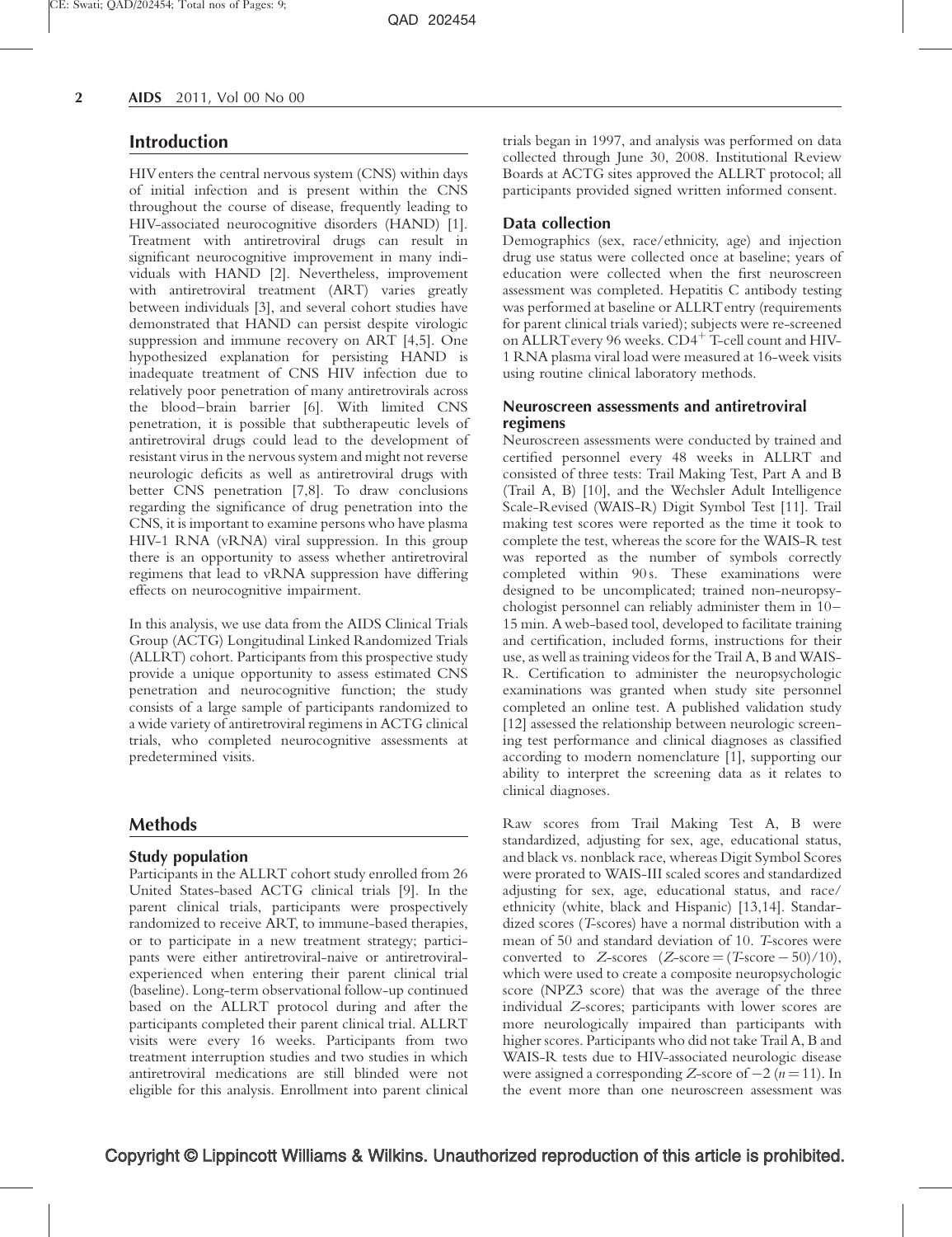conducted within a 48-week interval, the evaluation closest to the center of the interval was used.

For each visit an antiretroviral regimen was determined. Start and stop dates of all antiretroviral drugs taken by a participant were self-reported and recorded at each 16-week study visit; treatment interruptions of less than 21 days, per the ALLRT protocol, were not documented. A participant's current antiretroviral regimen, associated with an NPZ3 score, was defined as the antiretroviral regimen taken consistently for at least 6 weeks before and through the date the neuroscreen assessment was completed. Neurologic visits were excluded from analysis if a participant was off antiretroviral drugs for more than 21 days or switched their antiretroviral regimen during the 6 weeks before the visit. All visits included in the analysis for previously antiretroviral-naive participants are postbaseline, because none of these participants had 6 weeks of antiretroviral therapy at the time they entered their parent clinical trial. Participant could switch from one regimen to another over the course of a study (i.e., be taking a threedrug regimen and then switch to a four-drug regimen); we used analysis techniques for repeated measures to account for changes among participants, over time.

## Antiretroviral central nervous system penetration effectiveness ranking system

The method for ranking the antiviral effectiveness of antiretroviral drugs in the CNS has been previously described [\[15–18\].](#page-7-0) Briefly, this hierarchical and adaptive approach to ranking the effectiveness of antiretrovirals in the protected CNS environment uses physicochemical, pharmacokinetic, and pharmacodynamic data to categorically rank the antiretrovirals. Physicochemical characteristics considered in constructing the rank included molecular weight, lipophilicity (octanol–water partition

coefficients), charge at physiologic pH (dissociation constants), and protein binding. Pharmacokinetic data are considered more influential than physicochemical characteristics and compare drug concentrations in the CNS [typically cerebrospinal fluid (CSF)] to drug concentrations in blood and inhibitory concentrations for wild-type HIV-1. Pharmacodynamic data are considered the most important, but few drugs have usable pharmacodynamic data because the criteria for data consideration require the administration of the antiretroviral in a manner that allows determination of its independent effect on nervous system-relevant outcomes. These data were compiled and compared between drugs, which were then categorized into one of three categories: 0.0 (low: relatively poor estimated CNS penetration), 0.5 (medium: intermediate estimated CNS penetration), or 1.0 (high: relatively good estimated CNS penetration). The ranks are summarized in Table 1. In this approach, ritonavir used in subtherapeutic 'boosting' doses is not counted as an individual drug; instead, different ranks are used for 'boosted' and 'unboosted' protease inhibitors. Estimated antiretroviral CNS penetration at each neurologic visit was calculated as the sum of the individual central nervous system penetration effectiveness (CPE) ranks for each drug contained in the current antiretroviral regimen, resulting in one CPE rank per antiretroviral regimen, per neuroscreen assessment. Using this ranking system, higher CPE ranks identify regimens that have greater estimated distribution into, and therefore effectiveness in, the CNS.

# Data analysis

Of the 3302 ALLRT participants eligible for analysis, 3245 participants (98%) had at least one neuroscreen assessment ([Fig. 1](#page-3-0)). Demographic information necessary for adjusting NPZ3 scores was incomplete for 90

|  |  |  |  |  | Table 1. Antiretroviral central nervous system penetration scoring system: central nervous system penetration effectiveness score. |
|--|--|--|--|--|------------------------------------------------------------------------------------------------------------------------------------|
|--|--|--|--|--|------------------------------------------------------------------------------------------------------------------------------------|

|                                                |                                                                            | <b>CPE</b> Score                                                       |                                                                       |
|------------------------------------------------|----------------------------------------------------------------------------|------------------------------------------------------------------------|-----------------------------------------------------------------------|
| Drug class                                     |                                                                            | 0.5                                                                    | $\overline{0}$                                                        |
| Nucleoside reverse transcriptase inhibitor     | Abacavir<br>Zidovudine                                                     | Emtricitabine<br>Lamivudine<br>Stavudine                               | Adefovir<br>Zalcitabine<br>Didanosine<br>Tenofovir                    |
| Non-nucleoside reverse transcriptase inhibitor | Delavirdine<br>Nevirapine                                                  | Efavirenz                                                              |                                                                       |
| Protease inhibitor <sup>a</sup>                | Amprenavir-r<br>Darunavir<br>Fosamprenavir-r<br>Lopinavir-r<br>Indinavir-r | Amprenavir<br>Atazanavir<br>Atazanavir-r<br>Fosamprenavir<br>Indinavir | Nelfinavir<br>Ritonavir<br>Saquinavir<br>Saquinavir-r<br>Tipranavir-r |
| Integrase inhibitors                           |                                                                            | Elvitegravir<br>Raltegravir                                            |                                                                       |
| Entry inhibitors                               | Vicriviroc<br>Maraviroc                                                    |                                                                        | Enfuvirtide<br>$T-1249$                                               |

CPE, CNS penetration effectiveness.

a<br>Amprenavir-r, ritonavir-boosted amprenavir; Fosamprenavir-r, ritonavir-boosted fosamprenavir; Lopinavir-r, ritonavir-boosted Ipinavir; Indinavirr, ritonavir-boosted indinavir; Atazanavir-r, ritonavir-boosted atazanavir; Saquinavir-r, ritonavir-boosted saquinavir; Tipranavir-r, ritonavirboosted tipranavir.

# Copyright © Lippincott Williams & Wilkins. Unauthorized reproduction of this article is prohibited.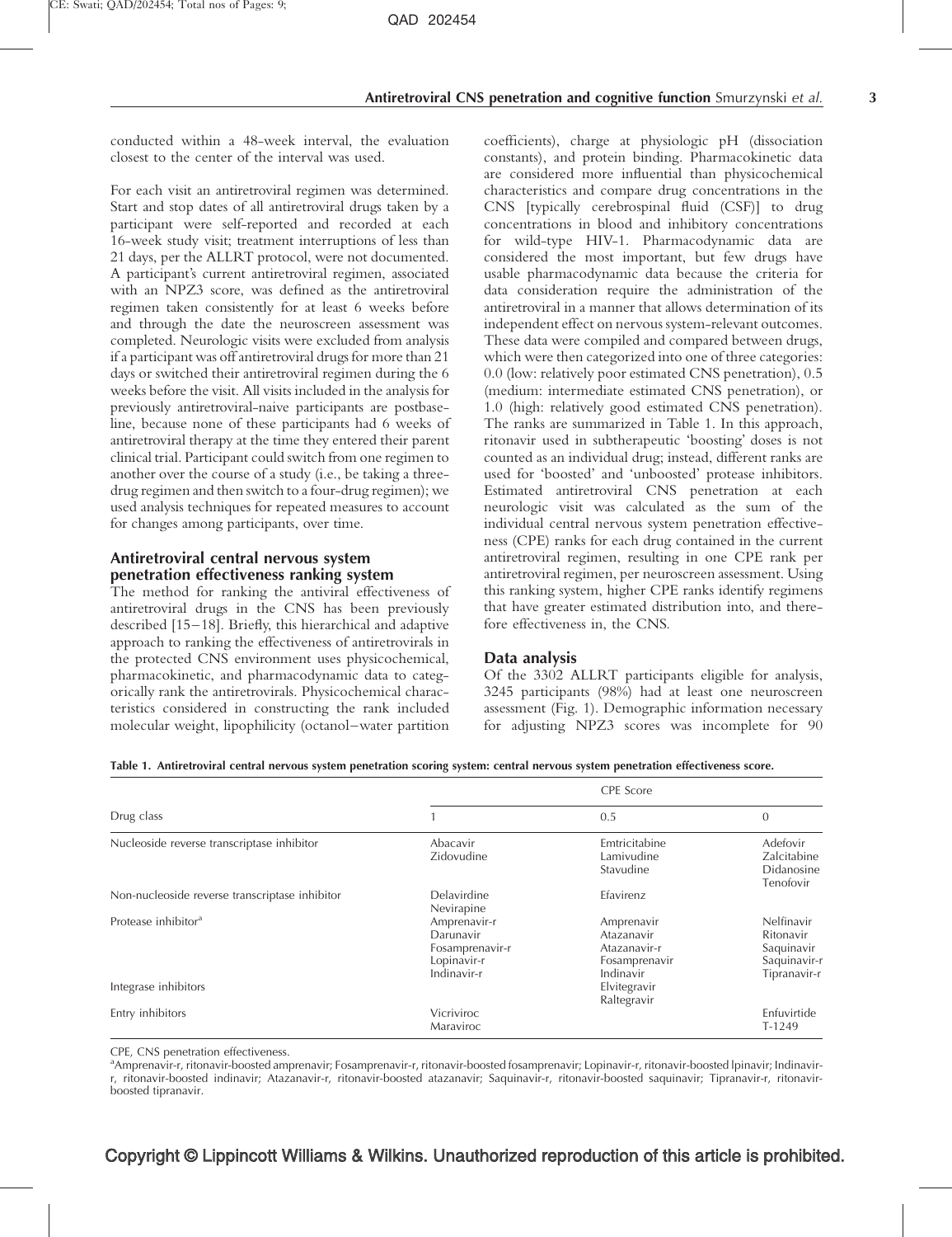<span id="page-3-0"></span>

Fig. 1. Flow diagram for participants in the analysis. CNS, central nervous system.

participants. For 17% of the neurologic visits, available antiretroviral data did not meet criteria required to assess the CNS penetration rank (11%: participants were off antiretroviral drugs for the entire 6 weeks before the visit; 4%: participants were off antiretroviral drugs for more than 21 days, but less than 6 weeks, before the visit; 2%: participants switched antiretroviral regimens). A total of 2970 participants had at least one NPZ3 score with an estimated CPE rank (total visits: 13 134). In this analysis, only participants with a vRNA less than 50 copies/ml at the time of a neuroscreen assessment were included. In total, 2636 participants had 10 413 visits with a neuroscreen assessment at which plasma vRNA was less than 50 copies/ml; these visits are the time points included in this analysis.

Linear regression models, using generalized estimating equations (GEEs) to account for repeated measures, were fit to assess the relationship between estimates of ART penetration in the CNS (CPE ranks) and neurocognitive outcomes (NPZ3). Univariate regressions were used to examine unadjusted relationships between covariates and NPZ3 scores. Covariates included baseline demographics, injection drug use, and baseline and timeupdated concurrent  $CD4^+$  T-cell count, antiretroviral status at parent entry, years since first antiretroviral drug use, and total number of antiretroviral drugs in the current regimen. Multiple linear regression models, constructed using backward elimination, were used to assess the relationship between the CPE rank and NPZ3 score, while adjusting for potential confounders; potential confounders were retained if the P-value was 0.1 or less. We assessed collinearity; none was identified.

Additional evaluation of intermediate models was conducted. Examination of the addition of one potential confounder at a time to the simple CPE rank and NPZ score model and construction of the final multivariate model using forward selection were used to initially identify covariates that altered the CPE effect estimate. Number of antiretroviral drugs was a key covariate that, when added to the model, caused a change in the CPE score estimate; further exploration showed evidence of an interaction. The cut-point for the number of antiretroviral drugs was based on changes in the point estimates when the interaction was examined in modeling. The final, adjusted model includes the interaction between CPE score and number of antiretroviral drugs; the two main effects reflect every one score increase in the CPE among observations wherein there are less than or equal to three antiretrovirals in the regimen and there are four or more antiretrovirals in the regimen. Results from the model are estimates of the change in NPZ3 score, per unit of each covariate. Data were analyzed using SAS version 9.13 (SAS Institute Inc, Cary, North Carolina, USA).

## **Results**

Of the 2636 ALLRT participants analyzed, the majority were male (83%), white, non-Hispanic (53%) with a baseline median age of 40 and 14 years of education; only 8% reported past or current injection drug use ([Table 2](#page-4-0)). Nadir  $CD4^+$  T-cell counts were lower than the CD4 cell counts at baseline (median:  $182$  vs.  $244$  cells/ $\mu$ l). Participants had a median follow-up time of 4.7 years, which was defined as time from parent clinical trial entry (baseline) to last neuroscreen assessment; median number of NPZ3 scores per participants was 4. The relationship between CD4 T-cell count and CPE was examined; there was no correlation between a participant's CD4 cell count and their CPE rank (Spearman correlation coefficient: first neurologic visit,  $-0.05$ ; second neurologic visit,  $-0.04$ ).

The overall median CPE rank score was 2.0 (first quartile, third quartile):  $(1.5, 2.5; 73\%, \leq 2.0)$  ([Table 3\)](#page-4-0). Median CPE rank score was 1.5 (1.0, 2.0) among observations in which there were three antiretrovirals or less in the regimen and was 2.5 (2.0, 3.0) when there were more than three antiretrovirals in the regimen. None of the participants taking three antiretrovirals or less had a CPE score higher than 2.5, whereas 43% of the observations among participants taking more than three antiretroviral drugs had CPE scores of 3 or higher. The majority of observations (63%) were among participants who were on three antiretroviral medications when the CPE rank was calculated; approximately 30% were on four antiretrovirals, and less than 8% were on fewer than three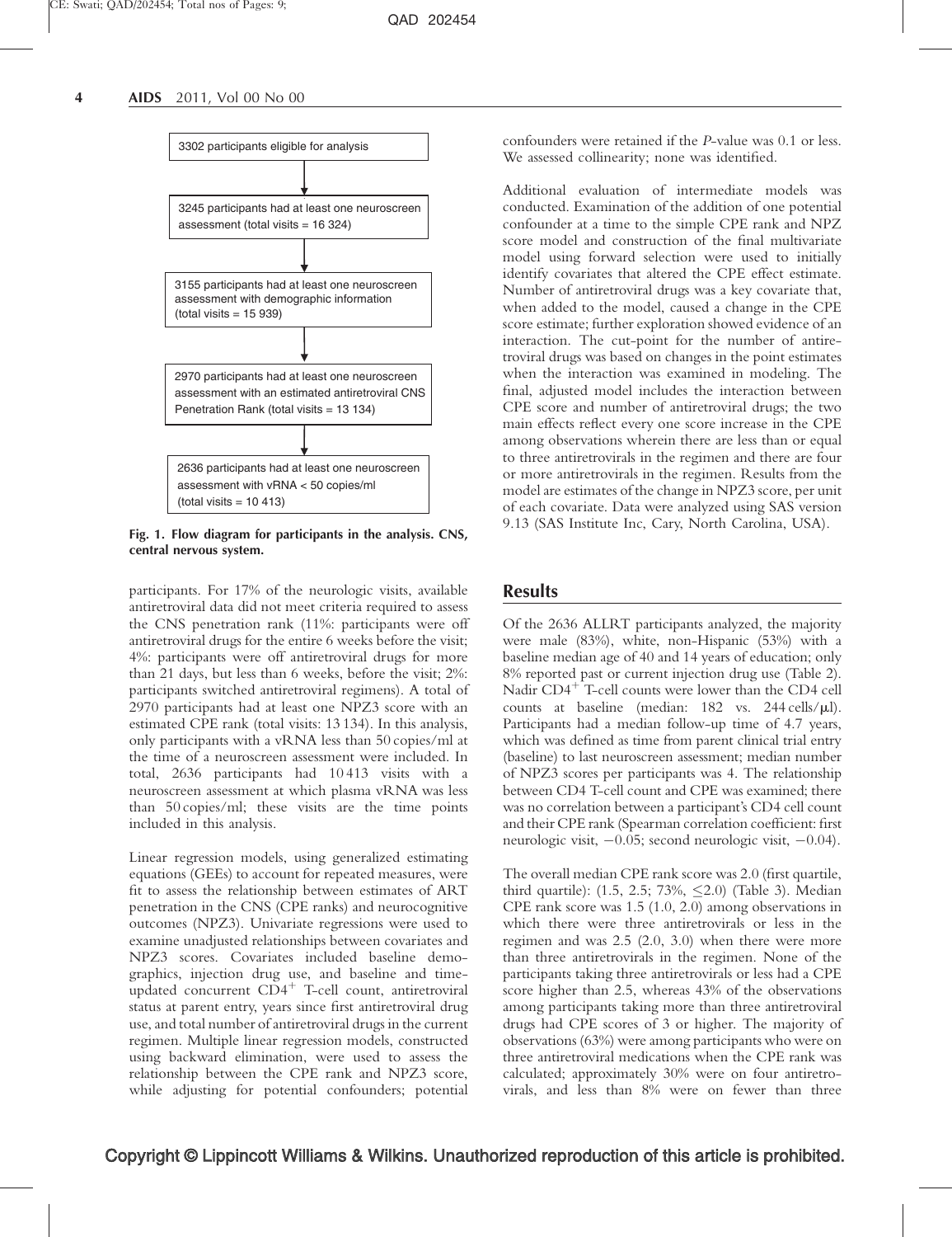<span id="page-4-0"></span>

|  | Table 2.  Baseline demographics, behavioral, clinical, virologic, and |  |  |  |
|--|-----------------------------------------------------------------------|--|--|--|
|  | neurologic data ( $N = 2636$ ).                                       |  |  |  |

| Characteristic                                   | Total              |
|--------------------------------------------------|--------------------|
| Sex                                              |                    |
| Male                                             | 2195 (83%)         |
| Female                                           | 441 (17%)          |
| Race                                             |                    |
| White non-Hispanic                               | 1384 (53%)         |
| Black non-Hispanic                               | 730 (28%)          |
| Hispanic (regardless of race)                    | 522 (20%)          |
| Age (years)                                      |                    |
| Median (Q1, Q3)                                  | 40 (34, 47)        |
| $CD4$ cell count (cells/ $\mu$ l) at baseline    |                    |
| Median                                           | 243.5              |
| $0 - 50$                                         | 435 (17%)          |
| $51 - 200$                                       | 670 (25%)          |
| >200                                             | 1529 (58%)         |
| Missing                                          | $2(0\%)$           |
| Nadir CD4 (cells/µl) on or before baseline       |                    |
| Median                                           | 182                |
| $0 - 50$                                         | 589 (22%)          |
| $51 - 200$                                       | 834 (32%)          |
| >200                                             | 1213 (46%)         |
| Viral load (copies/ml) at baseline               |                    |
| Median                                           | 43036              |
| $0 - 10000$                                      | 685 (26%)          |
| $>10000 - 100000$                                | 1035 (39%)         |
| >100000                                          | 916 (35%)          |
| Injection drug use at baseline                   |                    |
| None                                             | 2415 (92%)         |
| Reported (currently or previously)               | 221 (8%)           |
| Hepatitis C Ab status                            |                    |
| Negative                                         | 2228 (85%)         |
| Positive ever                                    | 278 (11%)          |
| Years of education                               |                    |
| Median (Q1, Q3)                                  | 14 (12, 16)        |
| Number of neurology visits                       |                    |
| Median $(Q1, Q3)$                                | 4(2, 6)            |
| Years from baseline to the first neurology visit |                    |
| Median $(Q1, Q3)$                                | 1.4(0.9, 2.6)      |
| Years from baseline to the last neurology visit  |                    |
| Median $(Q1, Q3)$                                | $4.7$ $(3.0, 7.5)$ |
| Antiretroviral-status baseline                   |                    |
| Naive                                            | 69%                |
| Years from first neurovisit to last neurovisit   |                    |
| Median (Q1, Q3)                                  | 3.1(1.0, 5.5)      |

Table 3. Distribution of the central nervous system penetration effectiveness score by number of antiretrovirals in the regimen (total  $visits = 10 413$ .

|           | Number of ARVs in regimen |                          |                          |  |  |
|-----------|---------------------------|--------------------------|--------------------------|--|--|
| CPE score | Overall<br>$(N = 10413)$  | ARVs < 3<br>$(N = 7367)$ | ARVs > 3<br>$(N = 3046)$ |  |  |
| $0 - 0.5$ | 323 (3%)                  | $319(4\%)$               | 4 $(<1\%)$               |  |  |
|           | 1862 (18%)                | 1629 (22%)               | 233 (8%)                 |  |  |
| 1.5       | 2048 (20%)                | 1787 (24%)               | 261(9%)                  |  |  |
| 2         | 3412 (33%)                | 2753 (37%)               | 659 (22%)                |  |  |
| 2.5       | 1458 (14%)                | 864 (12%)                | 594 (20%)                |  |  |
| 3         | 1052 (10%)                | $15(0\%)$                | 1037(34%)                |  |  |
| 3.5       | 241(2%)                   | $0(0\%)$                 | 241(8%)                  |  |  |
| $4 - 4.5$ | $17 (< 1\%)$              | $0(0\%)$                 | $17(1\%)$                |  |  |
| Median    | 2                         | 1.5                      | 2.5                      |  |  |
| Q1, Q3    | 1.5, 2.5                  | 1, 2                     | 2, 3                     |  |  |

ARV, antiretroviral; CPE, central nervous system penetration effectiveness.

antiretrovirals (median: three antiretrovirals; Q1, Q3: 3, 4). Fifty-one percent of participants were on the same antiretroviral regimen throughout the analysis period and hence had the same CPE rank; 36% had only one change in their antiretroviral regimen. A majority (61%;  $n = 1618$ ) had the same CPE rank at each neuroscreen measurement; fewer than 5% of our study population had more than two different CPE ranks. A higher percentage of participants with four antiretrovirals had a protease inhibitor in their regimen as compared to participants with three antiretrovirals in the regimen (59% vs. 38%). There was little variation in median NPZ3 scores by CPE rank, when evaluating this relationship at the first neurovisit; median time to the first neuroscreen assessment was 1.4 years from baseline. Additionally, the mean  $(-0.3)$  and median  $(-0.3)$  NPZ3 scores were the same among observations in which there were three or four antiretroviral drugs in the regimen.

In univariate regression analyses, there was no association between CPE rank and NPZ3 scores [estimate of the change in NPZ3 score per one unit in CPE score:  $-0.0049$ , 95% confidence interval (95% CI  $-0.0318$ , 0.0219),  $P = 0.7$ . However, there was effect measure modification between the CPE score and the total number of antiretroviral drugs in the regimen. An association was seen in the observations in which there were more than three antiretrovirals in the regimen [estimate: 0.07, 95% CI  $(0.02, 0.11), P = 0.005$ ] but not where there were three antiretrovirals or less in the regimen [estimate:  $-0.02$ , 95% CI ( $-0.05$ ,  $0.02$ ),  $P = 0.3$ ]. Injection drug use [estimate:  $-0.12$ ,  $P = 0.03$ ] and a positive hepatitis C virus (HCV) serostatus [estimate:  $-0.18$ ,  $P < 0.001$ ] were independently associated with worse performance on the neuroscreen assessment, whereas a nadir CD4 cell count above 200 (vs.  $\leq$ 200) was associated with better performance. All baseline demographic characteristics were associated with changes in the NPZ3 score ( $P < 0.05$ ) ([Table 4](#page-5-0)).

In the final multivariate linear regression model, when adjusting for potential confounders in which  $P \leq 0.1$ , results demonstrated that for every one unit increase in the CPE rank there was an associated increase in the NPZ3 score among participants with more than three antiretroviral drugs in the regimen [estimate: 0.07, 95% CI (0.02, 0.12),  $P = 0.004$  but not among participants taking three antiretrovirals or less [estimate: 0.01, 95% CI  $(-0.02, 0.05), P = 0.5$  ([Table 4](#page-5-0)). Thus, a participant with a CPE rank of 4.0 who was taking more than three antiretroviral drugs could have an NPZ3 score of 0.20, whereas a participant with identical covariate characteristics with a CPE rank of 1.0 would have an NPZ3 score of  $-0.01$ . Longer duration since initiating antiretroviral drug use was associated with better performance on neurocognitive assessments [estimate per 1 year increase since first antiretroviral use: 0.05; 95% CI 0.04, 0.06], as were nadir CD4 cell counts above 200 [estimate 0.06;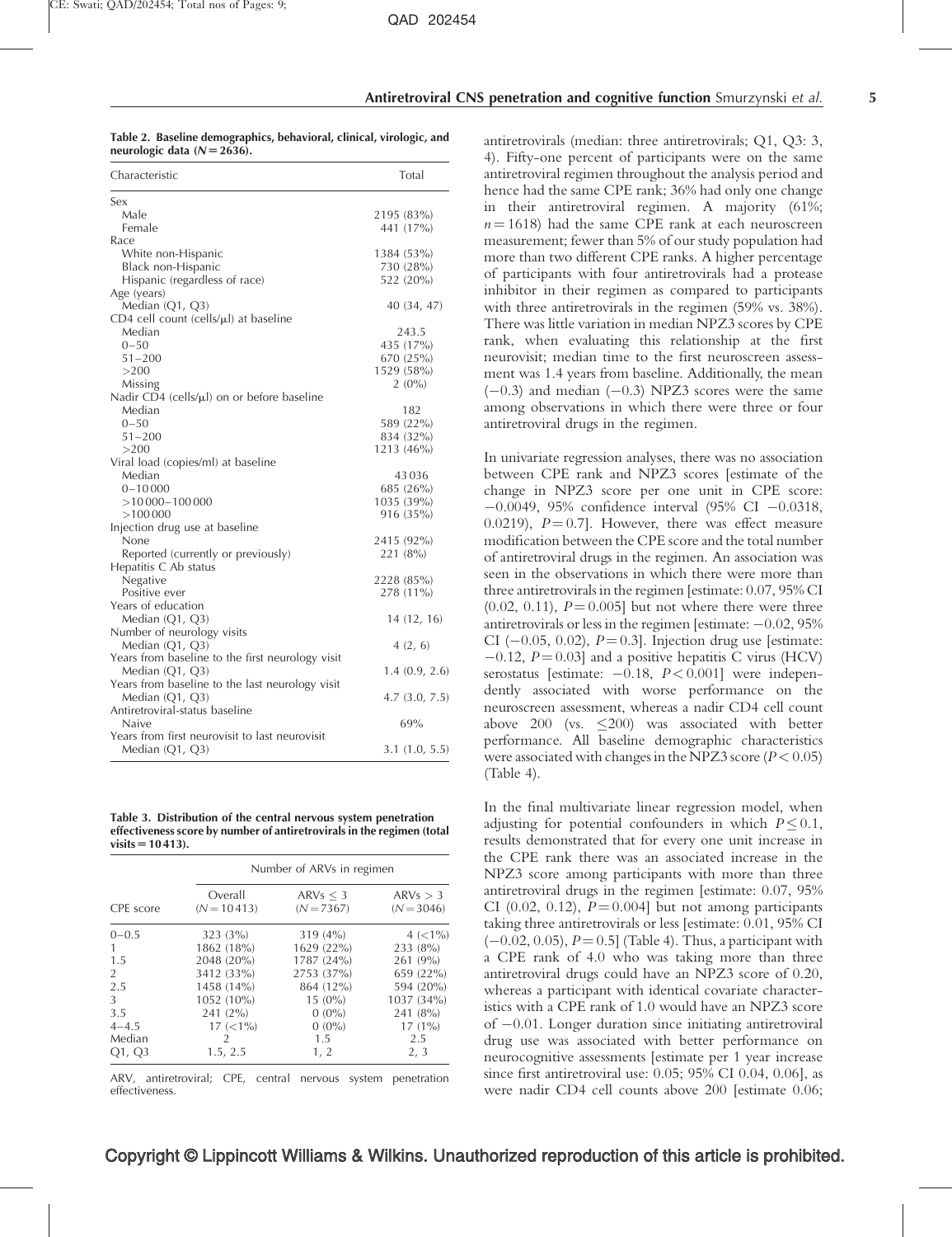| Main variable                                        | Univariate <sup>a,b</sup><br>Change in NPZ3 score (95% CI) | $\overline{P}$ | Multivariate <sup>a,b</sup><br>Change in NPZ3 score (95% CI) | $\overline{P}$ |
|------------------------------------------------------|------------------------------------------------------------|----------------|--------------------------------------------------------------|----------------|
| CPE score                                            |                                                            |                |                                                              |                |
| Every 1 score increase                               | $-0.01$ $(-0.03, 0.02)$                                    | 0.7            |                                                              |                |
| CPE score (every 1 score increase)                   |                                                            |                |                                                              |                |
| Among observation with $\leq$ 3 ARVs                 | $-0.02$ ( $-0.05, 0.02$ )                                  | 0.3            | $0.01 (-0.02, 0.05)$                                         | 0.5            |
| Among observation with $>3$ ARVs                     | 0.07(0.02, 0.11)                                           | 0.005          | 0.07(0.02, 0.12)                                             | 0.004          |
| Confounders                                          |                                                            |                |                                                              |                |
| <b>Sex</b>                                           |                                                            |                |                                                              |                |
| Female vs. male                                      | $-0.13$ $(-0.21,-0.05)$                                    | 0.002          | $-0.13$ $(-0.22,-0.05)$                                      | 0.001          |
| Race/ethnicity                                       |                                                            |                |                                                              |                |
| White vs. black                                      | $-0.11 (-0.18, -0.04)$                                     | 0.002          | $-0.18(-0.25,-0.1)$                                          | < 0.001        |
| Hispanic vs. black                                   | $-0.48$ ( $-0.56$ , $-0.4$ )                               | < 0.001        | $-0.48$ ( $-0.57$ , $-0.4$ )                                 | < 0.001        |
| Age                                                  |                                                            |                |                                                              |                |
| Every 10 year increase in age                        | $-0.07$ $(-0.1,-0.03)$                                     | < 0.001        | $-0.09$ $(-0.12,-0.05)$                                      | < 0.001        |
| Years of education                                   |                                                            |                |                                                              |                |
| Every 1 year increase                                | 0.03(0.02, 0.04)                                           | < 0.001        | 0.02(0.01, 0.03)                                             | < 0.001        |
| Injection drug use                                   |                                                            |                |                                                              |                |
| Reported vs. not reported                            | $-0.12$ $(-0.22,-0.01)$                                    | 0.03           |                                                              |                |
| <b>HCV</b> serostatus                                |                                                            |                |                                                              |                |
| Ever positive vs. never or unknown                   | $-0.18(-0.28,-0.09)$                                       | < 0.001        | $-0.15$ ( $-0.24$ , $-0.06$ )                                | 0.001          |
| Baseline nadir CD4 cell count (cells/µl)             |                                                            |                |                                                              |                |
| $>200$ vs. $<200$                                    | 0.09(0.03, 0.15)                                           | 0.003          | $0.06 (-0.01, 0.13)$                                         | 0.08           |
| Baseline CD4 cell count (cells/µl)                   |                                                            |                |                                                              |                |
| $>200$ vs. $<200$                                    | 0.09(0.03, 0.16)                                           | 0.003          |                                                              |                |
| Current CD4 cell count (cells/µl)                    |                                                            |                |                                                              |                |
| $351 - 500$ vs. < 350                                | 0.07(0.03, 0.11)                                           | < 0.001        | $0.03 (-0.01, 0.06)$                                         | 0.1            |
| $>500$ vs. <350                                      | 0.1(0.06, 0.14)                                            | < 0.001        | $0.04 (-0.01, 0.08)$                                         | 0.09           |
| Baseline plasma HIV RNA (copies/ml)                  |                                                            |                |                                                              |                |
| $10000 - 100000$ vs. $< 10000$                       | $-0.06$ ( $-0.13,0.02$ )                                   | 0.1            | $-0.1$ $(-0.19,-0.01)$                                       | 0.02           |
| $>100000$ vs. $< 10000$                              | $-0.06$ $(-0.14, 0.02)$                                    | 0.1            | $-0.09$ ( $-0.19,0.01$ )                                     | 0.08           |
| Baseline ARV status<br>ARV experienced vs. ARV naive | $-0.02$ ( $-0.09, 0.04$ )                                  | 0.5            | $-0.38(-0.48,-0.29)$                                         | < 0.001        |
| Years since first ARV use                            |                                                            |                |                                                              |                |
| Every 1 year increase                                | 0.03(0.03, 0.04)                                           | < 0.001        | 0.05(0.04, 0.06)                                             | < 0.001        |
|                                                      |                                                            |                |                                                              |                |

<span id="page-5-0"></span>Table 4. Univariate and multivariate linear regression estimates of the change in NPZ3 score and 95% confidence intervals for the association between central nervous system penetration effectiveness score, immunologic, virologic, additional risk factors, and neurologic function (NPZ3 score), in which plasma HIV RNA <50 (copies/ml) at the neurovisit ( $N = 2636$ ).

ARV, antiretroviral; CPE, central nervous system penetration effectiveness, HCV, hepatitis C virus.

<sup>a</sup>Number of antiretroviral drugs in the regimen (>3 vs.  $\leq$ 3); estimate: -0.23 (univariate), -0.16 (multivariate). These variables cannot be interpreted alone but are in the model because of the interaction.

<sup>b</sup>Interaction term [#ARVs and CPE score]; P: 0.004 (univariate), 0.055 (multivariate).

 $95\%$  CI  $-0.01,0.13$ ] and higher current CD4 cell counts [estimate for CD4 count 351 to 500 vs.  $\leq$ 350: 0.03; 95% CI  $-0.01$ , 0.06; estimate for CD4 cell count  $>500$  vs.  $\leq$ 350: 0.04; 95% CI -0.01, 0.08]. Positive HCV antibody continued to be associated with a lower NPZ3 score [estimate  $-0.15$ ; 95% CI  $-0.24$ ,  $-0.06$ ].

The same multivariate model (same covariates) was run using a dichotomous rather than a continuous CPE scoreto examine the role of particular CPE thresholds on NPZ3 score. The estimate using a CPE threshold of  $2.0$  ( $>2.0$  vs.  $\leq$ 2.0) was 0.11 (95% CI 0.04, 0.18; P = 0.002) among participants with more than three antiretroviral drugs in the regimen and 0.02 (95% CI  $-0.05,0.08; P = 0.6$ ) among participants with three antiretrovirals or less.

#### **Discussion**

Among our large study population of HIV-positive individuals on antiretroviral treatment who had vRNA

less than 50 copies/ml, those taking regimens with more than three antiretroviral drugs and with better predicted CNS penetration had better neurocognitive outcomes, after adjusting for other potentially confounding factors, although the magnitude of this effect was not large. The same association was not seen among participants taking three antiretrovirals or less. One explanation for these findings is that the better penetrating more than threedrug regimens have more of an effect on neurocognitive functioning than the worse penetrating more than threedrug regimens; this same effect may not be as apparent among participants taking three-drug regimens or less. An additional explanation is that some people may require more than three antiretroviral drugs to reach sufficiently high drug penetration to treat HIV in the nervous system.

To provide a frame of reference for interpreting the magnitude of the CPE effect on neurocognitive outcome we compare it to the magnitude of the effect of nadir CD4 cell count, an important risk factor for HAND [\[5,19,20\]](#page-7-0). The impact of a one-unit increase in CPE on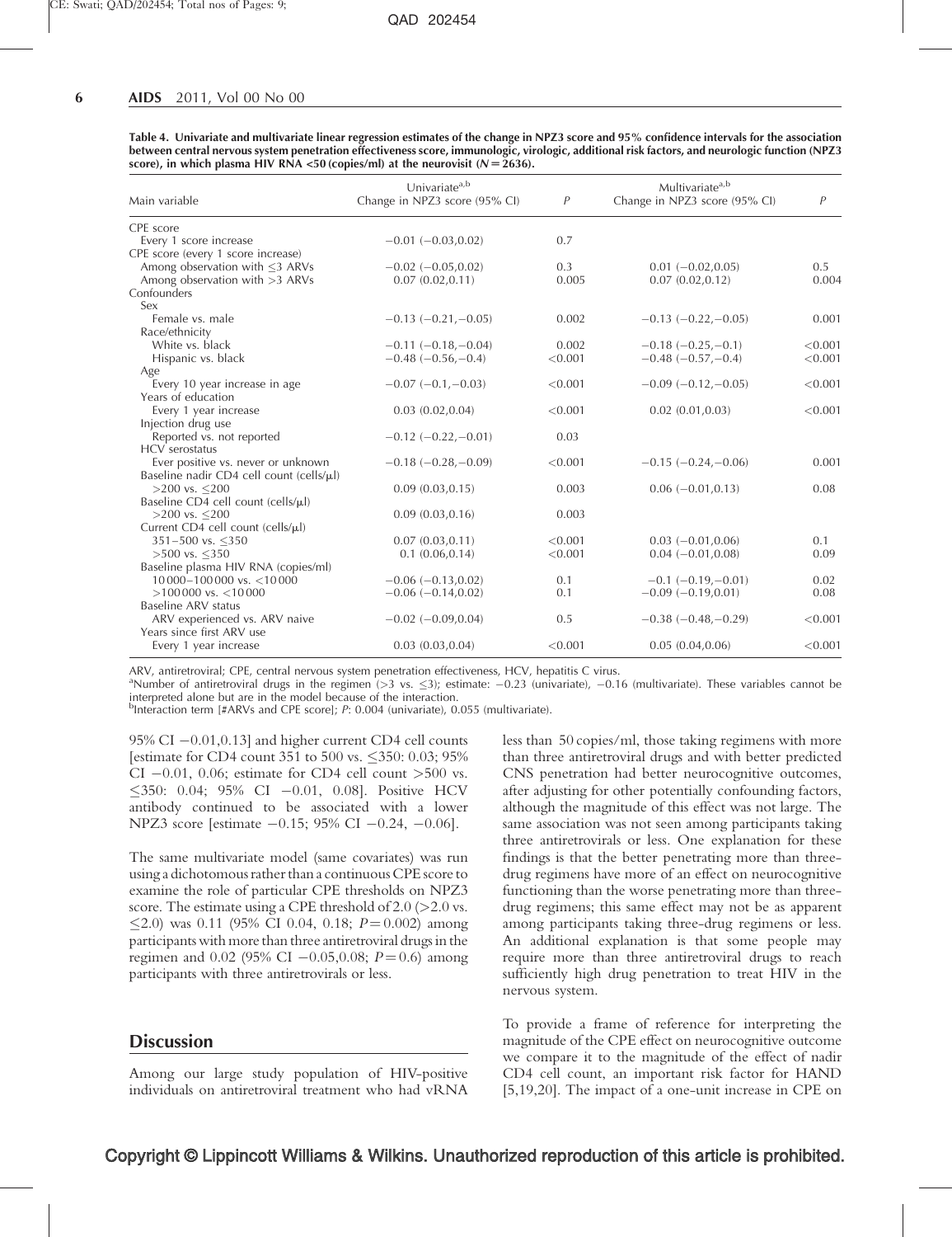neurocognitive outcome among participants taking more than three antiretroviral drugs (estimate:  $0.07$ ;  $P = 0.004$ ) was similar in magnitude to the difference in outcome between participants with a nadir CD4 cell count above 200 vs. 200 cells/ $\mu$ l or less (estimate 0.06;  $P = 0.08$ ). Our analyses suggest that careful selection of antiretroviral regimens could increase the CPE by at least one unit for many individuals, and may yield neurocognitive benefits proportionate to the differences seen in neurocognitive impairment between participants with and without an AIDS diagnosis. Improved neurocognitive function would be expected to have an impact on activities of daily living [\[21\]](#page-7-0), including medication adherence [\[22,23\]](#page-8-0), driving [\[24\]](#page-8-0), and employment [\[25\].](#page-8-0) To put into context the level of neurocognitive impairment in this group of individuals, it should be noted that we recently found that 26% of 1160 ALLRT participants analyzed had mild-tomoderate impairment at their first visit, and 22% of 991 with at least one follow-up visit had sustained impairment [\[5\]](#page-7-0).

To eliminate potential biases related to differences in antiretroviral regimen potency, indexed by residual plasma viremia, we limited the analysis to participants who had achieved viral suppression on their antiretroviral regimen (vRNA <50 copies/ml). In addition, we were able to use virologic suppression as a proxy for antiretroviral medication adherence; as participants were virally suppressed, we can, with reasonable certainty, state that these participants were consistently taking the medications that they reported as their regimen. In addition, participants in this analysis had similar CD4 cell counts regardless of CPE rank. These findings suggest that for participants experiencing neurologic impairment, a switch to a regimen with higher CNS penetration might assist neurologic recovery while maintaining a similar immunologic and virologic profile.

The present analysis has some other distinct advantages over prior analyses. Although other analyses used a crosssectional study design [\[26\]](#page-8-0), this analysis provides estimates both of antiretroviral regimen CPE and neuropsychologic outcome over time, and uses a repeated measures analysis method. Additionally, the number of participants included is much larger than in prior studies [\[17\],](#page-7-0) which strengthens the robustness and potential generalizability of the results. Another clear benefit in this study was that the CPE was estimated using a ranking scale that has been successfully applied in other analyses among a variety of cohorts, worldwide [\[15,16,18,27\]](#page-7-0). Letendre et al. [\[15,16\]](#page-7-0) have developed an adaptable approach to estimating the CNS penetration of available antiretroviral agents, including nucleoside reverse transcriptase inhibitors, nonnucleoside reverse transcriptase inhibitors, protease inhibitors, integrase inhibitors, and entry inhibitors; the system also permits scoring of combination regimens. As described in Methods, this ranking system uses physicochemical, pharmacokinetic, and pharmacodynamic data

to compare antiretrovirals. Although brain parenchymal extracellular concentrations of drugs have been measured by in-vivo microdialysis in animals [\[28\]](#page-8-0), this is not feasible in humans. Instead, CSF drug concentrations serve as a surrogate measure of CNS pharmacokinetics. Pharmacodynamic data considered include a drug's ability to suppress viral load in CSF and improve neurocognitive performance [\[15\]](#page-7-0). The multidimensional, integrative nature of the system yields relative, rather than absolute, rankings. This flexible system is intended to be refined as new drugs and new pharmacokinetic and pharmacodynamic data become available.

Our analyses have limitations. Although many of our participants contributed data from more than one time point during antiretroviral therapy, the analytical technique we used did not assess improvement or decline in cognitive function over time, but rather the concurrent relationship between CNS penetration scores and cognitive function as measured by NPZ3 scores; we did not analyze changes in NPZ3 scores. Also, our data were limited to evaluations during treatment, and did not include pretreatment neurocognitive assessments that would be needed to evaluate whether the extent of improvement after initiating antiretroviral drugs is related to the regimen's CPE. Although our findings can be discussed in the context of current regimens and their relationship with neurocognitive performance, they cannot be used to assess changes in regimens and how these directly affect changes in neurocognitive status in a particular individual. In terms of generalizability, our cohort was enrolled at multiple sites in the United States and Puerto Rico and is composed primarily of males, whereas the HIV epidemic is expanding in women [\[29\]](#page-8-0).

#### Conclusion

These findings suggest that optimizing regimens with higher CPE scores could yield improved neurocognitive function without sacrificing the benefits of ART use. These neurocognitive gains could be expected to provide longer term productivity and functional ability in our patients living with HIV infection; however, based on the small, yet statistically significant, magnitude of the effect, it is not completely clear what the extent of these changes would be. Such a strategy should be tested in randomized clinical trials in which groups of HIV-infected individuals with a greater likelihood of neurocognitive impairment (such as those with nadir CD4 cell count  $\langle 200 \text{ cells/}\mu l \rangle$ might best be able to demonstrate improvement.

# Acknowledgements

We would like to thank the study participants; without them we would be unable to present these data. We would also like to thank the ALLRT team and the staff who work at participating ACTG sites and laboratories. In addition,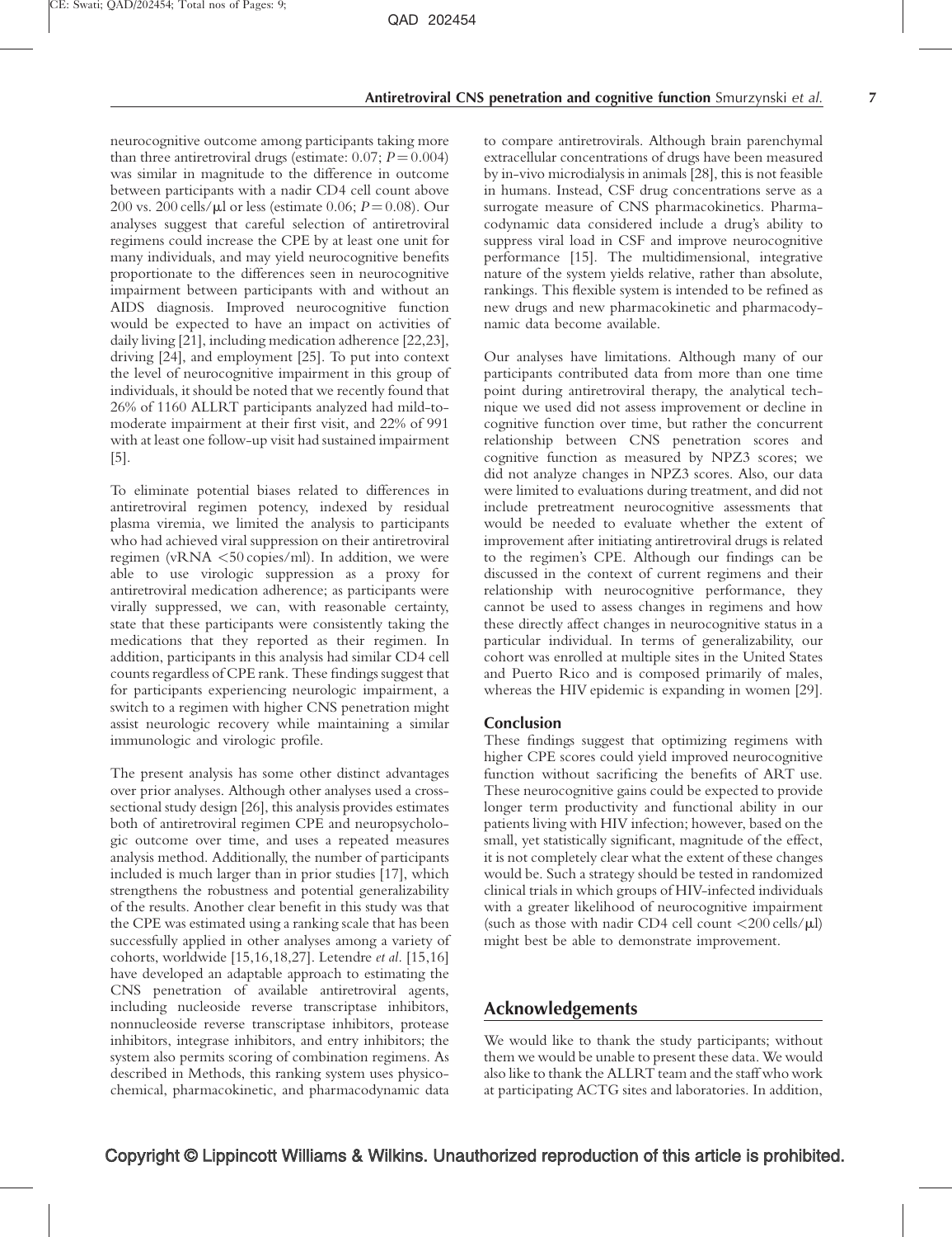<span id="page-7-0"></span>we would like to thank Daniel R. Kuritzkes, MD for his helpful suggestions.

Work for this manuscript was supported by the following grants: NIH grants: 5 U01 AI38855 and 1 U01 AI068634, University of Washington AI069434, Washington University in St. Louis ACTU (021) AI069495, Neurologic AIDS Research Consortium NS32228, RO1 MH58076, P30 MH62512. In addition, the project described was supported by Award Number U01AI068636 from the National Institute of Allergy and Infectious Diseases and supported by National Institute of Mental Health (NIMH), National Institute of Dental and Craniofacial Research (NIDCR). The content is solely the responsibility of the authors and does not necessarily represent the official views of the National Institute of Allergy and Infectious Diseases or the National Institutes of Health.

Role of authors:

M.S.: study and conceptual design, assisted with data analysis, interpretation of findings, wrote and edited manuscript, finalized manuscript for publication.

K.W.: data analysis, created figures and tables, interpretation of findings, reviewed manuscript.

S.L.: study and conceptual design, interpretation of findings, contributed to manuscript development, edited manuscript.

K.R.: study and conceptual design, interpretation of findings, edited manuscript.

R.J.B.: assisted with data analysis, interpretation of findings, edited manuscript.

D.B.C.: interpretation of findings, edited manuscript.

S.E.: assisted with data analysis, interpretation of findings, reviewed manuscript.

A.C.C.: interpretation of findings, edited manuscript.

M.T.: completed the normalized neurocognitive test scores (NPZ3 scores), reviewed manuscript.

R.E.: study and conceptual design, interpretation of findings, contributed to manuscript development, edited manuscript.

# References

- 2. Letendre SL, McCutchan JA, Childers ME, Woods SP, Lazzaretto D, Heaton RK, et al. Enhancing antiretroviral therapy for human immunodeficiency virus cognitive disorders. Ann Neurol 2004; 56:416–423.
- 3. Cysique LA, Vaida F, Letendre S, Gibson S, Cherner M, Woods SP, et al. Dynamics of cognitive change in impaired HIVpositive patients initiating antiretroviral therapy. Neurology 2009; 73:342–348.
- 4. Tozzi V, Balestra P, Murri R, Galgani S, Bellagamba R, Narciso P, et al. Neurocognitive impairment influences quality of life in HIV-infected patients receiving HAART. Int J STD AIDS 2004; 15:254–259.
- 5. Robertson KR, Smurzynski M, Parsons T, Wu K, Bosch R, Wu J, et al. The prevalence and incidence of neurocognitive impairment in the HAART era. AIDS 2007; 21:1915–1921.
- 6. Varatharajan L, Thomas SA. **The transport of anti-HIV drugs** across blood-CNS interfaces: summary of current knowledge and recommendations for further research. Antiviral Res 2009; 82:A99–A109.
- 7. Ellis RJ, Gamst AC, Capparelli E, Spector SA, Hsia K, Wolfson T, et al. Cerebrospinal fluid HIV RNA originates from both local CNS and systemic sources. Neurology 2000; 54:927–936.
- 8. Price RW, Deeks SG. Antiretroviral drug treatment interruption in human immunodeficiency virus-infected adults: clinical and pathogenetic implications for the central nervous system. J Neurovirol 2004; 10 (Suppl 1):44–51.
- 9. Smurzynski M, Collier AC, Koletar SL, Bosch RJ, Wu K, Bastow B, et al. AIDS Clinical Trials Group Longitudinal Linked Randomized Trials (ALLRT): rationale, design, and baseline characteristics. HIV Clinical Trials 2008; 9:268–281.
- 10. U.S. Army. Army Individual Test Battery: manual of directions and scoring. Washington, DC: War Department, Adjutant General's Office; 1994.
- 11. Wechsler D. Wechsler Adult Intelligence Scale-Revised (WAIS-R). New York: The Psychological Corporation; 1981.
- 12. Ellis RJ, Evans SR, Clifford DB, Moo LR, McArthur JC, Collier AC, et al. Clinical validation of the NeuroScreen. J Neurovirol 2005; 11:503–511.
- 13. Heaton RK, Miller SW, Taylor MJ, Grant I. Revised Comprehensive Norms for an Expanded Halstead-Reitan Battery: demographically adjusted neuropsychological norms for African American and Caucasian adults. Lutz, FL: Psychological Assessment Resources; 2004.
- 14. Taylor MJ, Heaton RK. Sensitivity and Specificity of WAIS-III/ WMS-III Demographically Corrected Factor Scores in Neuropsychological Assessment. J Int Neuropsychol Soc 2001; 7:867–874.
- 15. Letendre S, Ellis RJ, Best B, Bhatt A, Marquie-Beck J, LeBlanc S, et al. Penetration and effectiveness of antiretroviral therapy in the central nervous system. Anti-inflammatory Anti-Allergy Agents Med Chem 2009; 8:169-183.
- 16. Letendre S, Marquie-Beck J, Capparelli E, Best B, Clifford D, Collier AC, et al. Validation of the CNS penetration-effectiveness rank for quantifying antiretroviral penetration into the central nervous system. Arch Neurol 2008; 65:65–70.
- 17. Letendre S, Capparelli E, Best B, Clifford D, Collier A, Gelman B, et al. Better antiretroviral penetration into the central nervous system is associated with lower CSF viral load. 13th Conference on Retroviruses and Opportunistic Infections, 2006, Denver, CO, Abstract 74.
- 18. Tozzi V, Balestra P, Salvatori MF, Vlassi C, Liuzzi G, Giancola ML, et al. **Changes in cognition during antiretroviral therapy:** comparison of 2 different ranking systems to measure antiretroviral drug efficacy on HIV-associated neurocognitive disorders. J Acquir Immune Defic Syndr 2009; 52:56-63.
- 19. Heaton RK. HIV-associated neurocognitive impairment (NCI) remains common in the era of combination antiretroviral therapy (CART): the CHARTER study. Neurology 2010 (in press).
- 20. Ellis R, Heaton R, Letendre S, Badiee J, Munoz-Moreno J, Vaida F, et al. Higher CD4 nadir is associated with reduced rates of HIV-associated neurocognitive disorders in the CHARTER study: potential implications for early treatment initiation. 17th Conference on Retroviruses and Opportunistic Infections, 2010, San Francisco, CA, Abstract 429.
- 21. Heaton RK, Marcotte TD, Mindt MR, Sadek J, Moore DJ, Bentley H, et al. The impact of HIV-associated neuropsychological impairment on everyday functioning. *J Int Neuropsychol Soc* 2004; 10:317–331.

<sup>1.</sup> Antinori A, Arendt G, Becker JT, Brew BJ, Byrd DA, Cherner M, et al. Updated research nosology for HIV-associated neurocognitive disorders. Neurology 2007; 69:1789-1799.